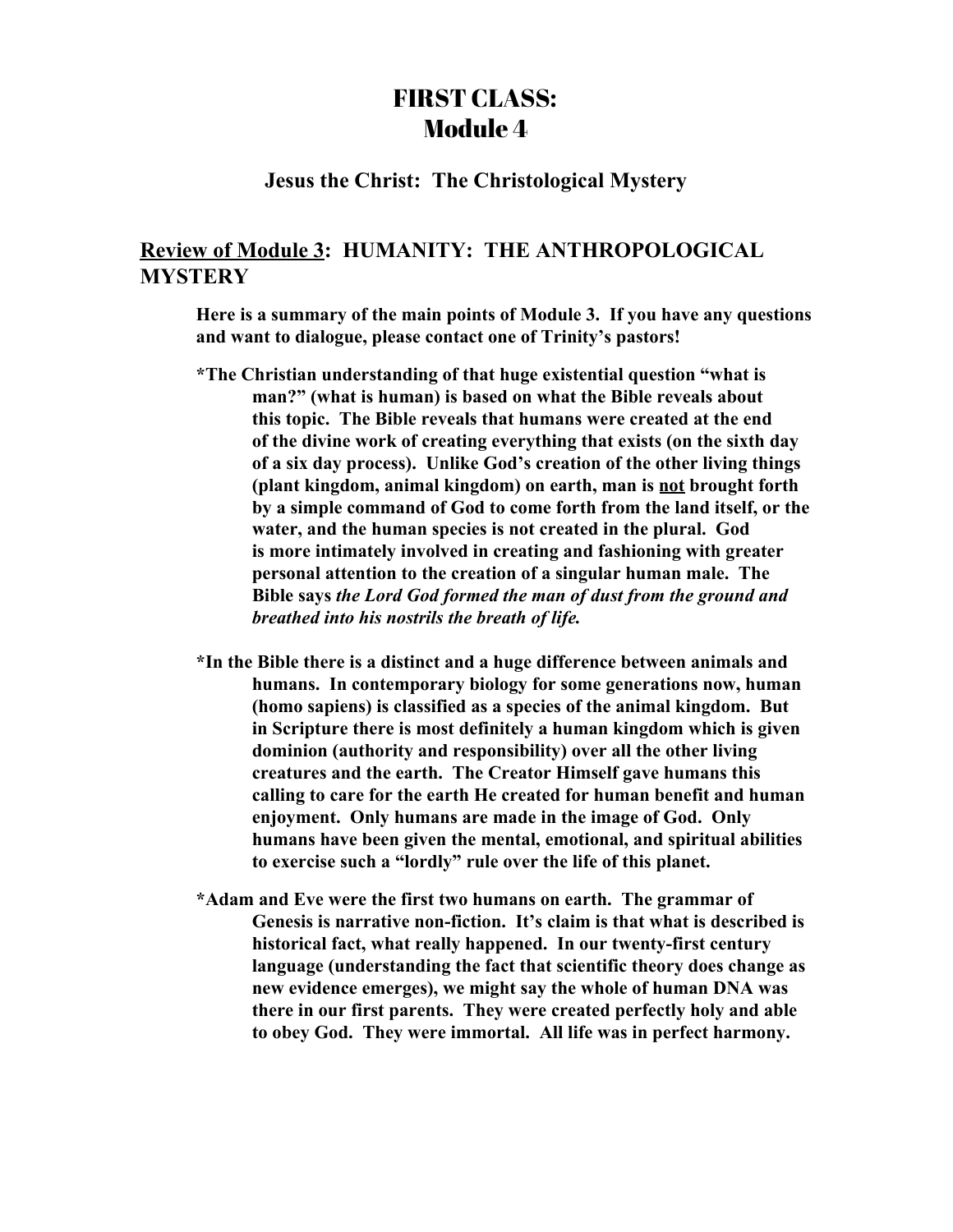- **\*The relationship of the first two humans is indeed in perfect harmony. They are created with great equality and perfect fellowship. God loves them equally. They are both given the Law of God, His commandments are fixed securely and eternally in their minds, hearts, and souls. They are both given dominion over the earth. They both have perfect minds, perfect passions (emotion), and perfect souls. They are both given the command, ability, and pleasure of participating in the ongoing creation of the human race through the gift of the sexual relationship (which is a physical gift to be used as designed in the oneness God had designed for their relationship as man and wife). They are both called children of God. Within such perfect unity and equality they were given, God also gave to them a uniqueness of personhood. Physically they are made differently, as male and female, in order that they might be partners in their calling as rulers over the earth. Adam is created first, and seemingly by this order of creation, he as male and as husband is assigned a headship of responsibility for his family as it grows and develops into a society. Eve is assigned to be Adam's helper in this enterprise.**
- **\*When Adam and Eve fall into sin, God's design for human life on earth is destroyed along with the perfect harmony enjoyed in the human relationship with God, human relationships with each other, and even the harmony of nature. The other living things and creatures in plant and animal kingdom are quite innocently impacted by the human fall. The most serious effect of this fall from grace is that death enters into this new reality of a fallen world and a fallen humanity. The Law of God ceases to be man's delight and guide for life's choices and decisions; now the Law will condemn men and women continuously. Sadly the relationships and roles that God gave to men and women, husband and wife, will be corrupted. Men will abuse and redefine the "headship" role from one of loving stewardship and care-driven responsibility to selfish, chauvinistic gender rule. Women will always be consigned to this male abuse of his role, but will also be subject to her own "out-to-get-him," sinful desire to oppose the design of her role. In other words the gender war begins without end. All of God's designs for marriage, family, community, and society are now in contention with the human sinful desires and designs.**
- **\*The greatest truths we learned in Module 3 were found in: Genesis 3:15 (a Word of promise and hope as Adam and Eve hear God the Creator inform Satan that He will send a baby boy into the world who will undo what the devil had accomplished, a Man who would crush Satan and the sin, death, and evil he had brought to Adam and Eve; Genesis**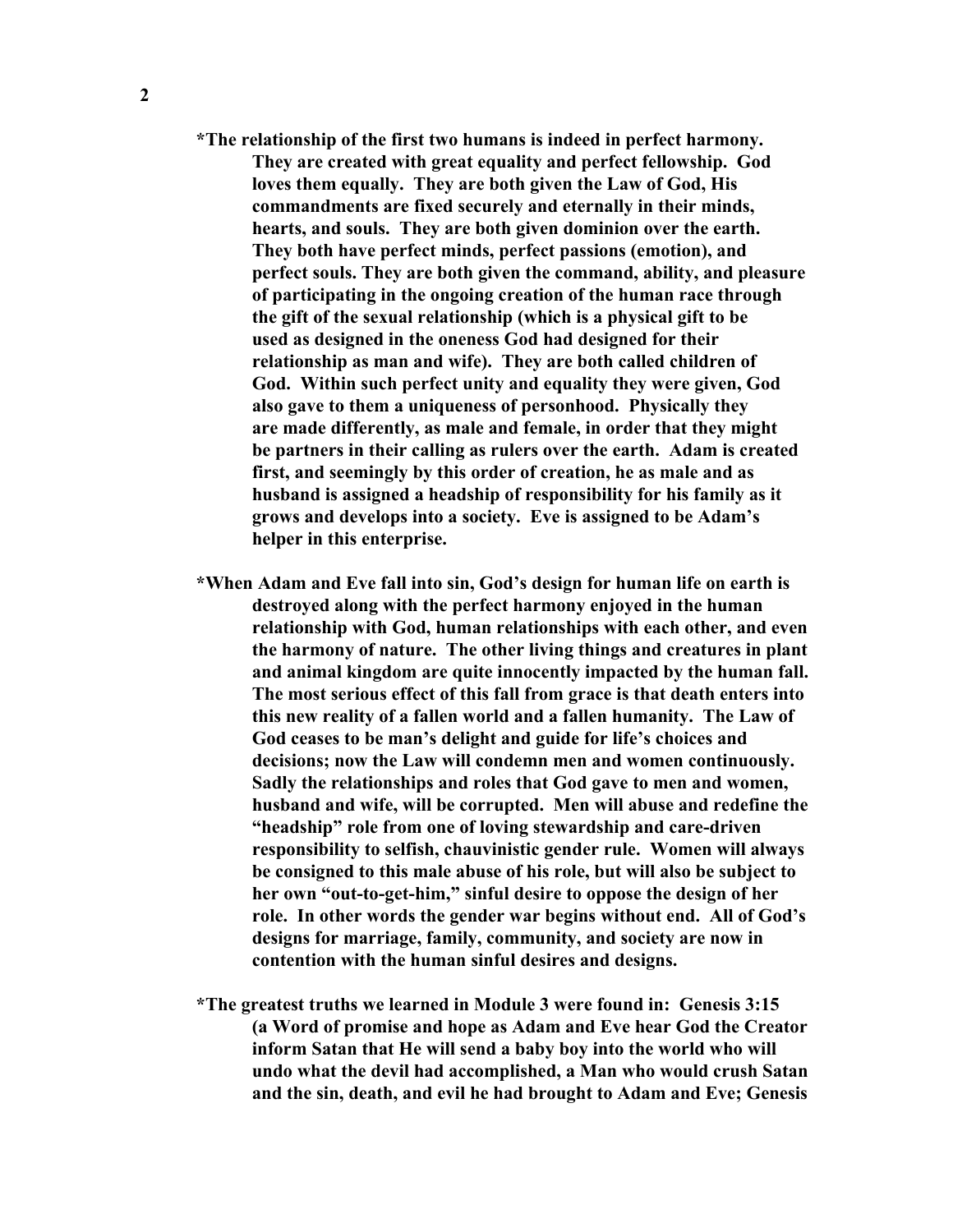**3:20 Adam, on the basis of seeing that God is not going to totally abandon them, as they deserved, responds by renaming his wife Eve (mother of all the living). This is the beginning of fallen man's worship of God (God speaks, acts, delivers. . .humans respond by saying back to God what He has spoken and promised); Genesis 3:21 God acts to take care of a basic, ongoing need His children have in this now fallen world—He clothes them properly, covers their nakedness and shame. He does this by sacrificing an innocent scapegoat, an animal whose blood must be shed, whose life must be lost; and, finally in Genesis 4:1, when Adam and Eve experience the birth of their first child, the world's first baby, Eve remembers the promise of God that a single, male baby will be the Savior.**

**Now let us proceed to the revelation of God's rescue of the fallen race, His plan for our second chance at a life in connection with our Creator, and the cost of that plan to us and to Him.**

**No one knows how old the world is or how many centuries and millennium existed before the time came in God's plan to fulfill His promise from Genesis 3:15. In the Hebrew Scriptures (the first 39 books of the Bible, known to Christians as the Old Testament), God's involvement in human history is recorded. In what we often think of as "prehistoric" times (the Bible defines that period of history for which we have no "historic record" the time between creation and the world after an event recorded in Genesis 6-9, a universal flood to save the world from human self-destruction), and through Biblical history from Genesis 12 and following, God appointed prophets to speak His Word. In about 1500 B.C. He established an entire nation to be a kingdom on earth that would proclaim and live His Word before the world cultures. His people were sinners also and did not always faithfully follow His Word. Yet, as with Adam and Eve, He never totally abandoned them. This is the story of the Old Testament.**

**And then when the time God had appointed came, very hidden and quietly, He began to unfold the fulfillment of His promise to send a Savior for the human race.**

**Christians celebrate these amazing days in human history in a festival called Christmas, a holiday that has impacted our American culture (and others in the world), who also celebrates Christmas, but for a different reason.**

**Turn to the New Testament and read these lovely narratives:**

**1) Luke 1:26-56**

**\*To whom, where, when, and how does God first announce that the time has come to fulfill His promise to send a Savior into the world?**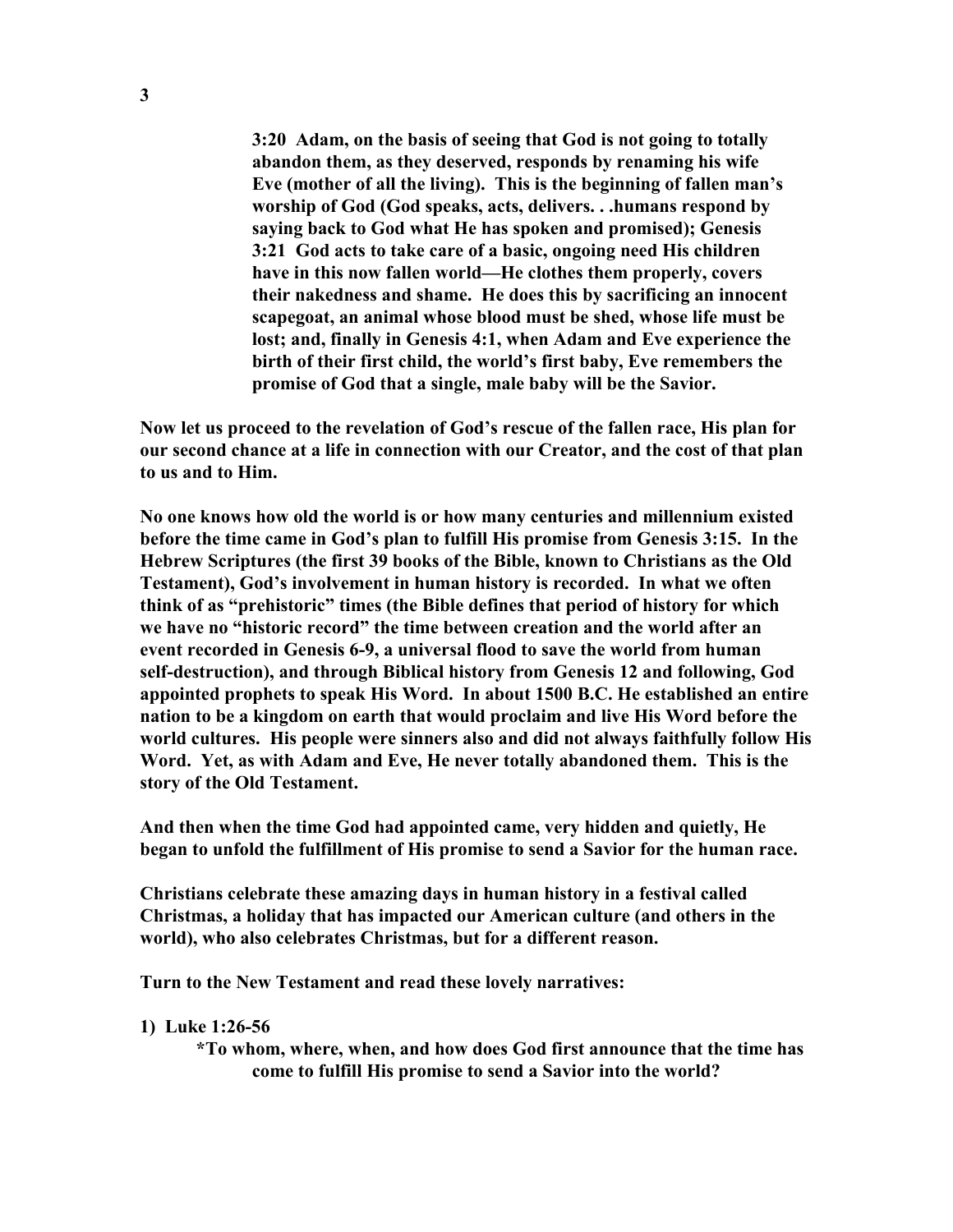- **\*What is the content and substance of the message the angel from heaven, Gabriel, brings to Mary?**
- **\*What are Mary's reactions to Gabriel's message?**
- **\*How will the very Son of God, the Second Person of the Holy Trinity, become a human being?**
- **\*What practical "sign" does Gabriel give to Mary so that she can somewhat confirm the message and have an "excuse" to get away for awhile before she is obviously going to have to explain her coming "crisis pregnancy?"**
- **2) Now read how Mary's fiancé Joseph receives the news of her pregnancy in Matthew 1:18-25:**
	- **\*While the details of just how Joseph came to know that Mary was expecting a child (he knew was not his child) are not revealed in the text, what is Joseph's response to this news?**
	- **\*How did an angel appear to Joseph, what was the angel's message to Joseph, and how does the content of this message change Joseph's course of action?**
- **3) Finally read the very well-known narrative, known down through the centuries and around the world, of the birth of Jesus, Luke 2:1-21:**
	- **\*Who were Jesus' parents?**
	- **\*Where (what town) was Jesus born? Why do you think Jesus was born here and not in his mother's home town of Nazareth in Galilee?**

**In what circumstances was He born?**

**\*We do not know the year Jesus was born, although most scholars in our time believe it was between 6-4 B.C. What historical details does the historian Luke give to bring context to the event of Jesus' birth?**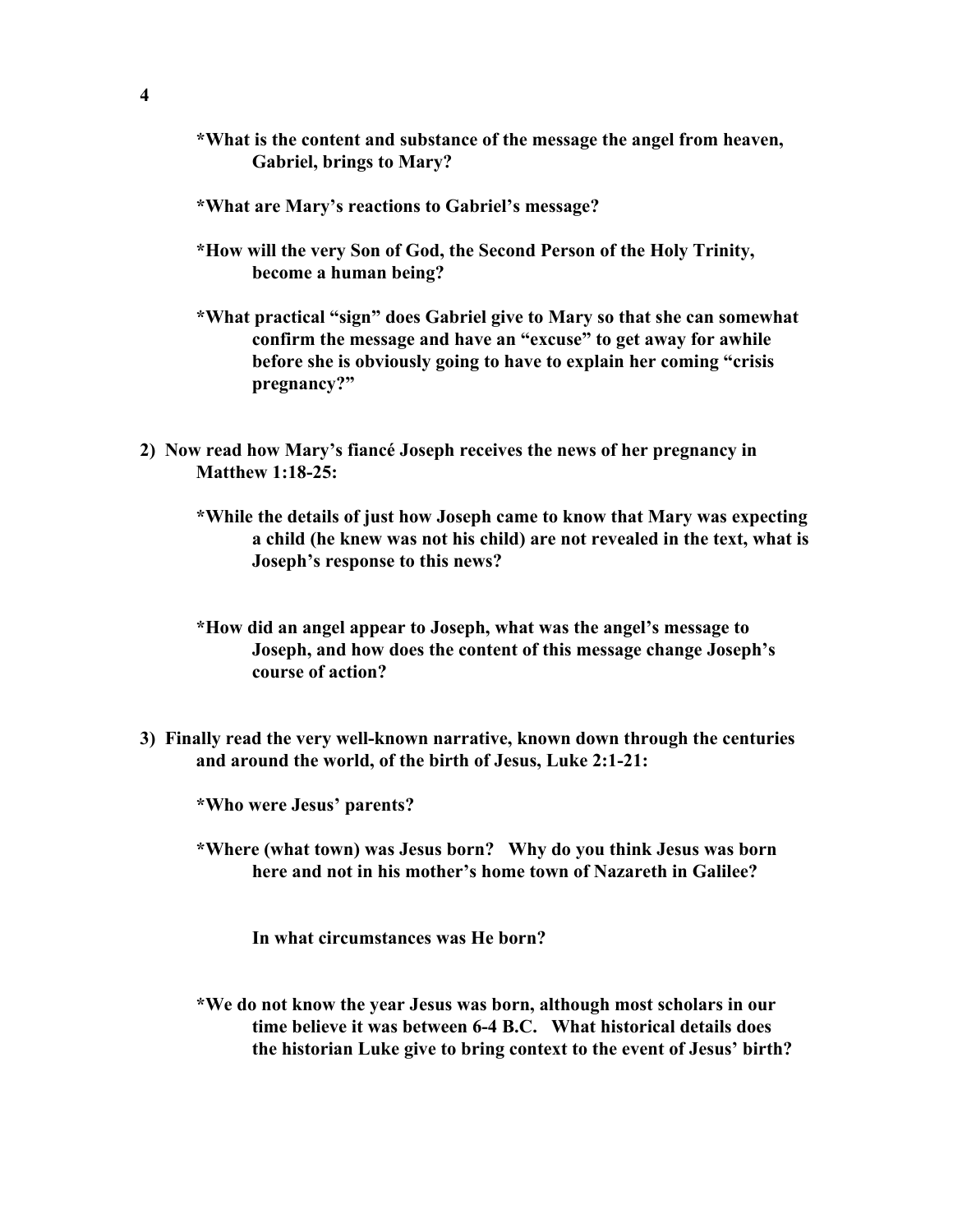**\*Who, besides Joseph and Mary, were the first human beings to meet the baby Jesus and to become the first human witnesses of His birth?**

**Centuries later one of the men Jesus would choose to be a leader of the New Testament Church Jesus would establish, a dear friend and disciple of Jesus named John, would write a highly theological and philosophical description of who He was. Read John 1:1-18 and write below any observations or questions you have from these verses below:**

**The remainder of this Module is a self-study or group-study on your own of material from your Small Catechism with Explanation.**

**Turn to pages 164-194**

**Within the box on page 164 is the text of the ancient Apostles Creed, the Second Article, and Luther's 16 th century explanation (***What does this mean?***) Read and meditate upon these words; if you are working with someone else or a small group, read these words aloud.**

**Continue reading pages 164 (bottom) to 194. . . Make any notes or observations below:**

**\*On the Incarnation of Jesus**

**\*On the two natures of Jesus (divine and human) being united in 1 Person 1**

**\*On being rescued by Jesus**

**\*On being redeemed by Jesus (the whole concept of redemption)**

**\*On the absolute importance of the bodily resurrection of Jesus**

**\*On the Person of Christ On His True Deity and why this is referred to as His Exaltation**